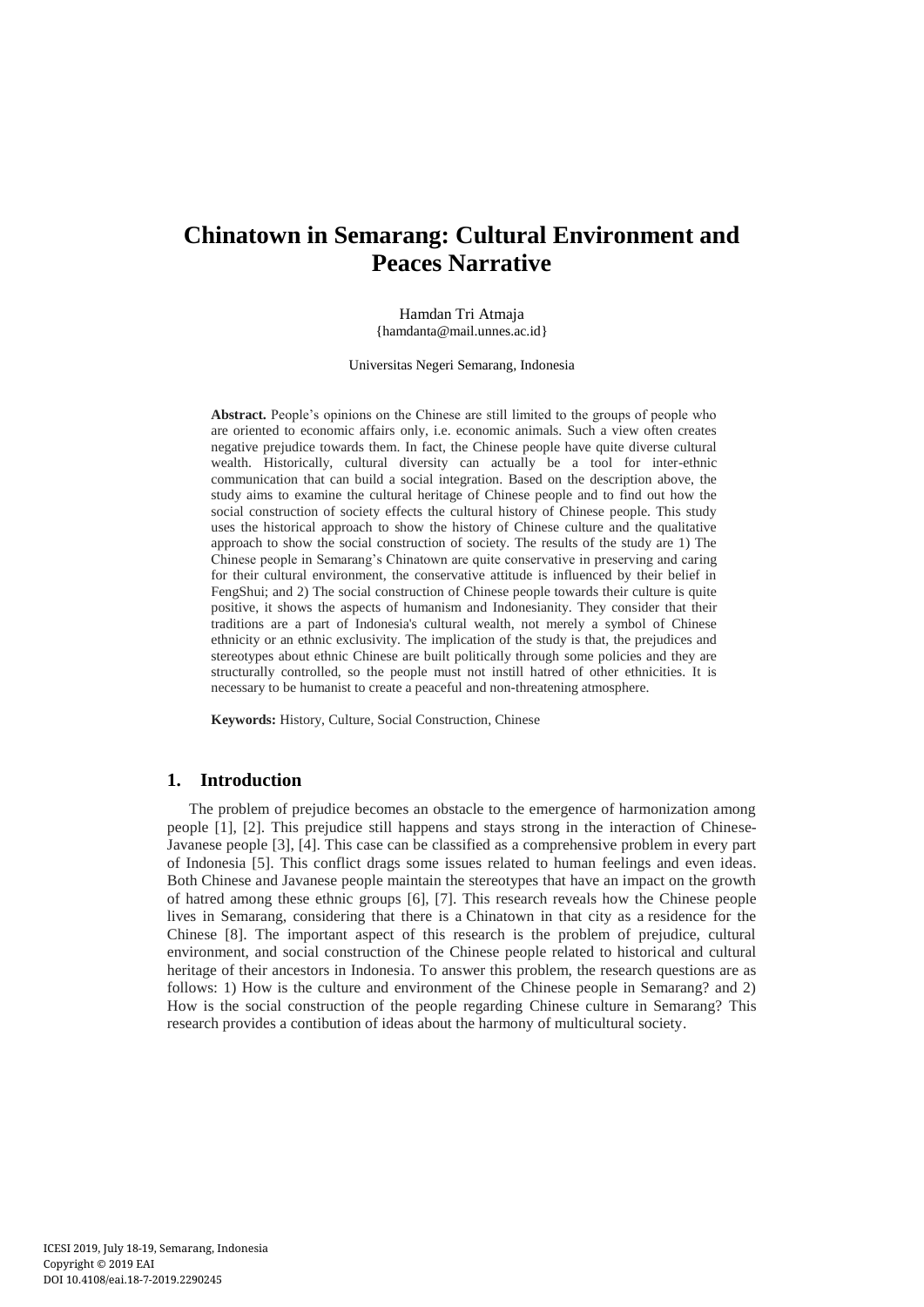## **2. Research Method**

The study is done by using qualitative method with phenomenological framework. The phenomena that become the focus of this study are the cultural process in forming the population of Semarang's Chinatown as well as the social life of the people in Semarang's Chinatown. There are 8 informants in this study who were divided into 2 categories: *Totok* and *Peranakan*. *Totok* is the term for migrants (and their descendants) who continue to keep their native language and culture. While *Peranakan* are those who have been assimilated into the local language and culture. The element of Chinese culture in Semarang's Chinatown is still very strong, but uniquely, the Chinese people who live there also respect the Javanese culture so well. The research data were obtained through participatory observation and interviews. The data analysis of the study uses an interactive model.

#### **3. Result and Discussion**

The results of this study have been mapped according to the focus of the study, i.e. regarding cultural heritage in the environment of Chinese people in Semarang and the social construction of Chinese people about their own culture. These also emphasizes the relationship that occurs between the Chinese people and the environment as well as with other ethnic groups in Semarang. The results are as follows:

Chinatown (Indonesian: *Pecinan*) is a unique region in Indonesia. This environment is mostly inhabited by Chinese migrants who later merge into Indonesian citizens through a long process of struggle. Historical evidence that can be found from the process of forming the Chinese identity in Semarang is the Chinese Temple (Indonesian: Kelenteng), or the place of worship of Chinese in Semarang. The Chinese temple is also a marker of Semarang's Chinatown, which differentiates this area with the other regions of Semarang such as Kampung Arab (Arabs village), Kampung Melayu (Malay village), and Kampung Jawa (Javanese village). The writer has identified the Chinese temples in Semarang's Chinatown. One of the temples in the Chinatown is the Hoo Hok Bio Temple which was built in 1753 and located on Wotgandul Timur Street. This temple is the oldest Chinese temple in Semarang's Chinatown. While the largest Chinese temple in Chinetown area is Wie Wie Kiong located on Sebandaran Street. This temple is unique because of a human statue whose shape is influenced by European architecture. The main temple in the Chinatown area is Tay Kak Sie Temple which is located in Gang Lombok. This temple is a monument of Chinese people's resistance to colonialism. In addition to the three temples as mentioned above, there are still seven other Chinese temples in Semarang's Chinatown, they are Tik Soe, Tong Pek Bio, Liong Tek Hay Bio, Ling Hok Bio, See Hoo Kong, Wie Wie Kiong, and Grajen Chinese Temple. One temple is located outside Chinatown, namely Sam Po Khong Temple, which is in Batu Building and it is visited by interfaith communities. Sam Po Khong Temple keeps Cheng Ho's legend which is believed to hold the rudder and anchor of Cheng Ho's ship which were used when he was sailing to Java Island in the early 15th century.

The Semarang's Chinatown has an important meaning in Semarang history. In historical perspective, the Chinatown is politically a symbol of Chinese people's resistance to the Dutch colonialism. The emergence of Chinatown area is a result of the political conflict between Chinese people and the Dutch. Informant 1 gave an explanation that:

"It was started from the Chinese's uprising in the Batavia area in 1740 against the Dutch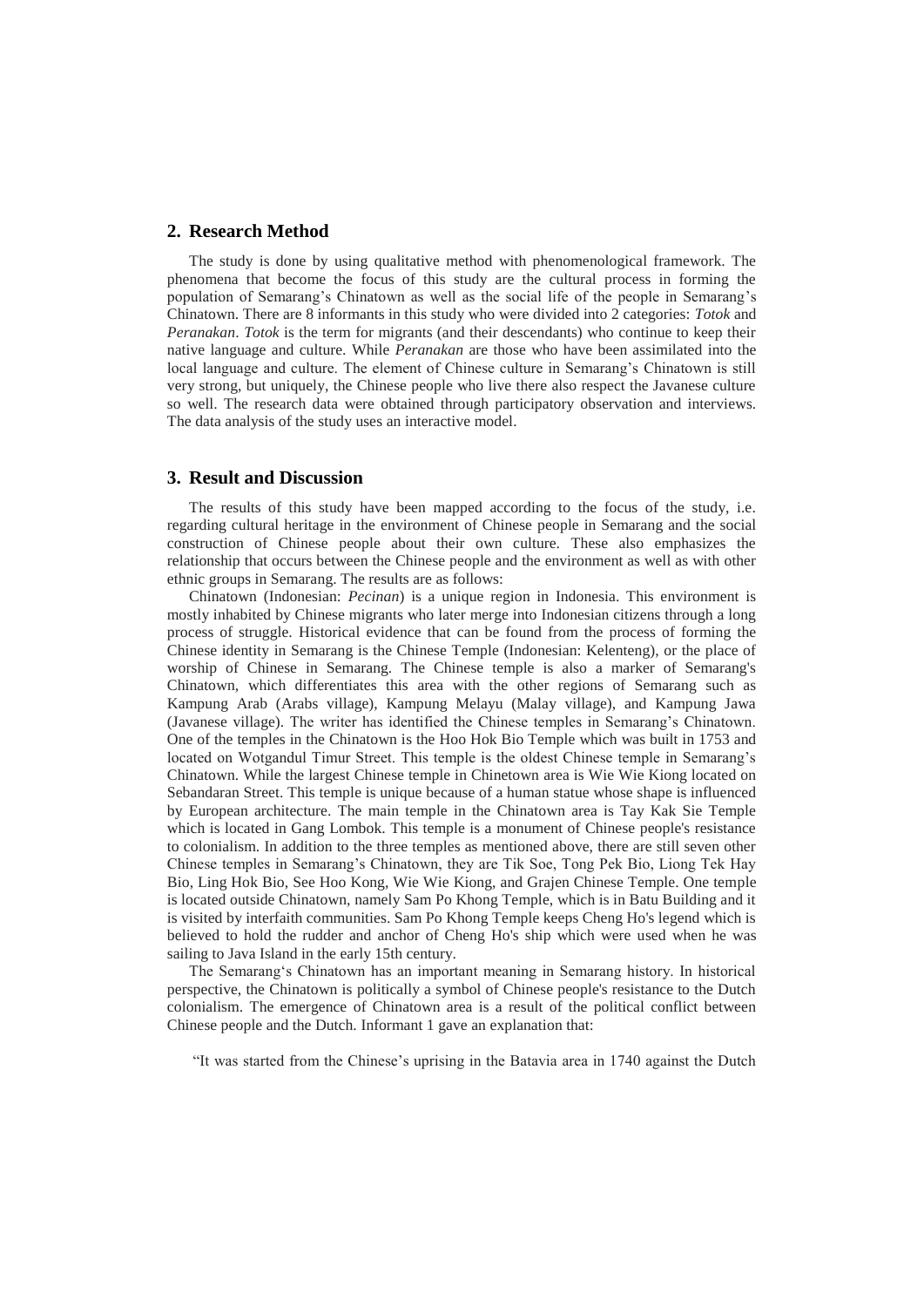Company. The rebellion was foiled by the Dutch in 1743. Furthermore, as a preventive action and a form of Dutch fear of the Chinese, the Dutch then moved Chinese people living in Semarang."

Chinese people who originally lived in the Gedong Batu area were moved to the area which is now called Chinatown. According to Informant 2, the aim of this action is that:

"The Dutch could easily monitor or control the activities of Chinese people. The place was chosen because it was close to the Tangsi Military, owned by the Dutch, which is located on Jl. KH.Agus Salim or Jurnatan."

In later development, the Chinatown becomes the trade center and services for Chinese people. The Chinatown of Semarang has very strong economic, social and cultural potential. There are three routine activities carried out in the Chinatown area. These activities include trading activities at the Gang Baru traditional market. It is called Gang Baru market because it is located on Gang Baru, between Wotgandul Street and Gang Warung Street. The traditional market for Gang Baru market starts from 05.00 until it is done. Other activity is culinary tourism, commonly called Semawis stalls. In this culinary tour, we can get a variety of foods and beverages sold along the Gang Warung Street which takes place every Friday, Saturday and Sunday starting in the afternoon around 6:00 p.m. until it ends. In addition to daily and weekly activities, there is also an annual activity called Semawis Lunar Market. This activity is an annual tourism agenda in the city of Semarang and it is held for 3 days in order to welcome the Chinese New Year. In addition, there is also Barongsai celebration which is native culture from China. The Barongsai celebration is started again in the New Order post. This celebration shows the identity of the Indonesian Chinese community. In the period before the New Order, the culture had been banned along with the prohibition of giving Chinese names to Indonesians.

After mapped the social life and cultural heritage in the environment of Semarang's Chinatown, then the data of the Chinese people's social construction about the Chinese culture in Semarang were presented. The field studies show that some Chinese ethnics construct their socio-cultural identities as part of Indonesian culture. The construction of the socio-cultural identity was built based on their own views so far that they, as Chinese ethnics, are basically the same as other ethnic groups in Indonesia (Humanism). Based on Informant 3:

"There is no acceptable and logical reason that shows ethnic Chinese as "Other Ethnic" so they could be discriminated. According to Informant 3, everything about ethnic Chinese, either the language, culture, religion, clothing or the food taste, is part of the cultural diversity that is owned by Indonesia. It is not otherwise seen as a difference".

Informant II gave a supporting explanation that:

"I was born in Indonesia and I studied in Indonesia. There is no difference with a neighbor who come from Java, or wherever it is. Indeed, my family is a Chinese and has a culture from my *engkong,* my ancestors. But, it is normal. All people have their own culture, but it does not mean that we are different with different culture. Even some of my family are half-breed. Some are married to Javanese and some are married to Betawi people".

Based on the statement above, if what is inherent in ethnic Chinese is seen as a diversity,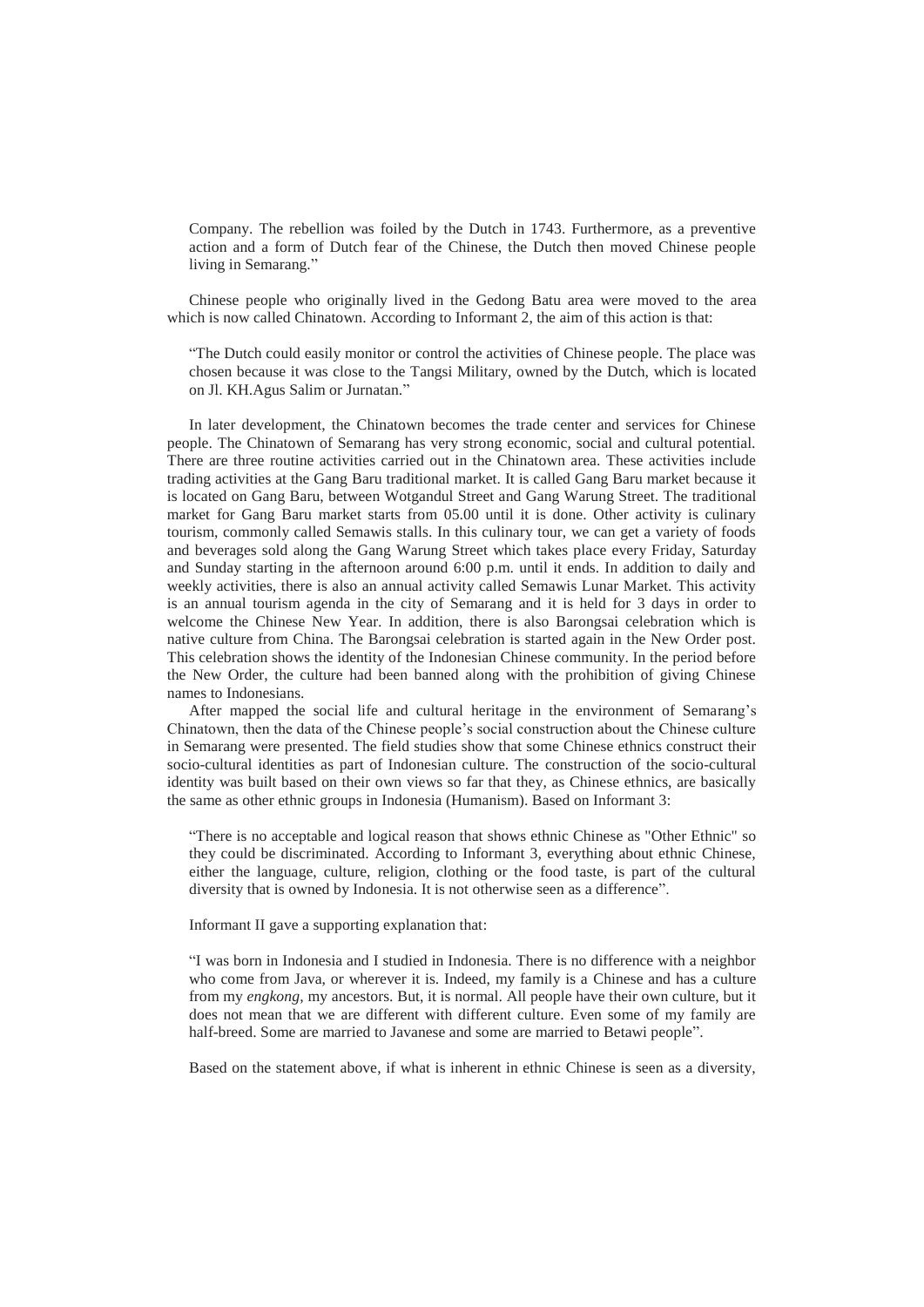the impact that occurs in daily life is the emergence of prejudice and stigma that leads to conflict. This social construction is based on their belief that there is no nation or state that stands on the same culture. All nations and countries always stand on cultural diversity. It is supported by Informant 4 that:

"What is inherent in ethnic Chinese, whether it is clothing, culture or belief, is not a barrier to coexist. These differences are a reality that must be well received. The real problem is why ethnic Chinese cannot be fully accepted by society.It is because ethnic Chinese are still considered as immigrants even though they were born and raised in Indonesia, only the history of their ancestors from China. If they have identities and cultures that are different from other ethnic groups, it does not mean they are different. They have similarities as Indonesian people who have the same rights and obligations".

Cultural and identity differences are cultural properties possessed by Indonesia. The tradition in Chinatown Semarang is also a type of culture that characterizes Chinese people in Indonesia. It certainly needs a direct clarification from the Informant, as Informant 6 said: "I find Chinese culture in Indonesia as part of the Nusantara (Indonesia) culture, before becoming Indonesia we have practiced such culture". It is also supported by Informant 7: "Not only showing its existence, Chinese culture in Indonesia becomes the part of cultural wealth". According to Informant 8:

"Humanity must be upheld in seeing such diversity, often the Chinese people become victims of the political situation, which makes it a prolonged sentiment. But fundamentally, we, as Chinese people, do not have hatred with brothers and sisters from other ethnic or religious groups."

Chinese society has a positive tendency in building social harmony. It is indicated by the opinions that have been mentioned, the cultural environment in Chinatown is quite conducive and supports the 'multi-culturality'. It becomes the priority of this study. Another important finding is that Chinese people have a humanistic nature in the context of social relations. The sentiments that exist toward them do not make them aggressive towards other groups. This is a concrete example that can be disseminated as positive information to give messages and narratives of peace to the wider community who are still contaminated by racism and social discrimination in their lives.

This study supports the opinion of Fan and Suryadinata, who stated that Chinese culture in Indonesia was shown not merely to show the ethnic Chinese ego[9][10]. Cultural performances are usually used to perform a ritual and to convey certain messages, such as the Barongsai (Lion Dance) which aims to show the character of Chinese as civilized people and to respect for their ancestral culture. Beyond that, Chinese people in Semarang's Chinatown are able to maintain their cultural environment. Considering that Chinese people strongly believe in the concept of FengShui, i.e. an ancient topography from China that believes in how humans, heaven (astronomy) and earth (geography) can live in harmony to help improve our life by accepting Positive Qi[11]–[13]. Those beliefs that make the cultural environment in Chinatown long lasting. It is proved by the existence of Chinese temples in Semarang's Chinatown that still survive withmits original form. It also confirms that this study supports the opinion of Lan and Benite, that the Chinese people are conservative. It supports their character as a cultured person and also makes them always appear more exclusive when they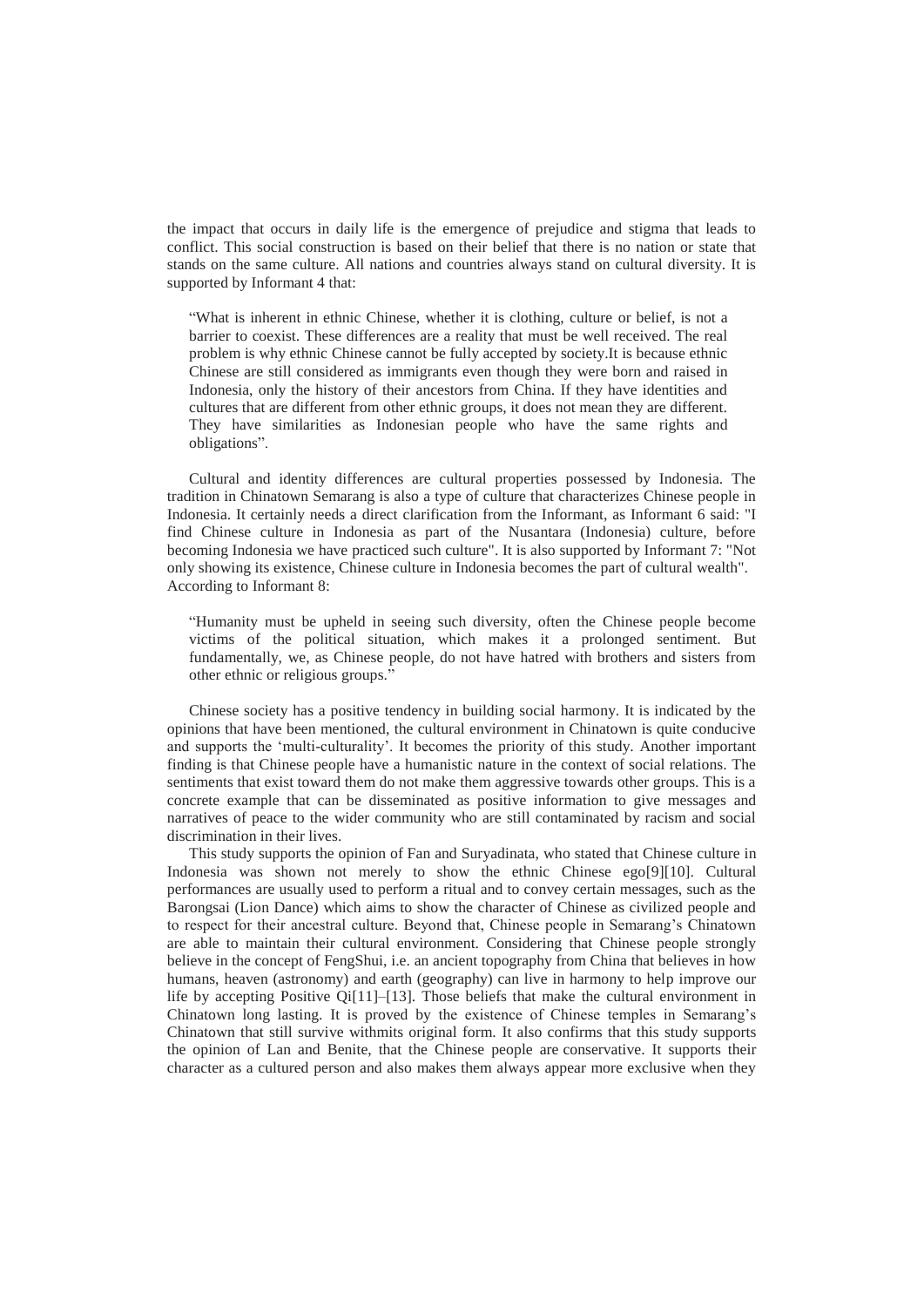are compared to other communities, because the culture and religion which they embrace will be practiced routinely and not half-heartedly, every celebration is performed very lively [14], [15]. Those, what makes the cultural environment in Semarang's Chinatown longlasting and sustainable until today.

This study reinforces Suryadinata's argument about pluralism initiated by the Chinese people. As explorers, ethnic Chinese are very adaptive to the environment they visit, they are able to adapt quickly to the people they have just met [16]. So the assumption about Chinese people who are considered to be the exclusive ethnic is a big mistake. The study also reinforces Widiastuti's opinion that the exclusivity of Chinese people is caused by the previous political policies that corner their position among the Indonesian people, it makes them feel that they are always threatened, so they choose not to be careless in social relations [17]. Pecinan Semarang sendiri merupakan pertemuan budaya, yang membongkar persepsi lama tentang eksklusifitas masyarakat China. Semarang's Chinatown itself is a form of cultural mixing, which unravels the old perceptions about the exclusivity of Chinese people. Kasus di Pasar Semawis, masyarakat China, Jawa, Arab, dan etnis lain hidup rukun dalam sebuah komunitas jual-beli. In Semawis Market; Chinese, Javanese, Arabs, and other ethnic groups live in harmony as a trading community. The visitors of the market come from various parts of Indonesia. It becomes a symbol of solidarity of Semarang people as well as an icon of Semarang's Chinatown. Hal itu menunjukkan bahwa sebenarnya masyarakat China memiliki sifat yang cukup terbuka, It shows that, actually, Chinese people have a fairly open character. An ethnic sentiment, racism, and discrimination are only political products and they are structurally controlled. Although the Chinese people tends to be passive, but they are quite politically aware and they have a strong sense of belonging towards their culture, there is no difference between *Peranakan* and *Totok*.

# **4. Conclusion**

Chinese people in Semarang's Chinatown are tolerant and have a great love for their ancestral culture. Nevertheless, the culture of their ancestors was not a symbol of ethnic exclusivity, even they look at their existing traditions and rituals as the enrichment of Indonesian culture. The cultural environment in Semarang's Chinatown is still very well preserved because the Chinese people, through FengShui, are conservative in their nature and culture. The social construction of Chinese culture that is built is quite positive, the Chinese people always see an aspect of problem from a diverse perspective, so they do not act aggressively when they are cornered. They see that the cultural heritage in Chinatown is not the property of the Chinese Republic, but it belongs to the Indonesian people who, based on equality, can be used by anyone. Regarding the ethnic prejudices and sentiments, the Chinese people think about such problems openly which also shows that the people of Semarang's Chinatown are quite rational and they have political awareness. They think that the conflicts and sentiments among ethnic groups are caused by the politics and policy, so that the people here are only victims, both haters and hated. Actually, the most important thing in relationship harmony among the people is humanism. The people of Semarang's Chinatown are humanist enough to face every problem that plagues and engulfs them as part of ethnic groups of Indonesia.